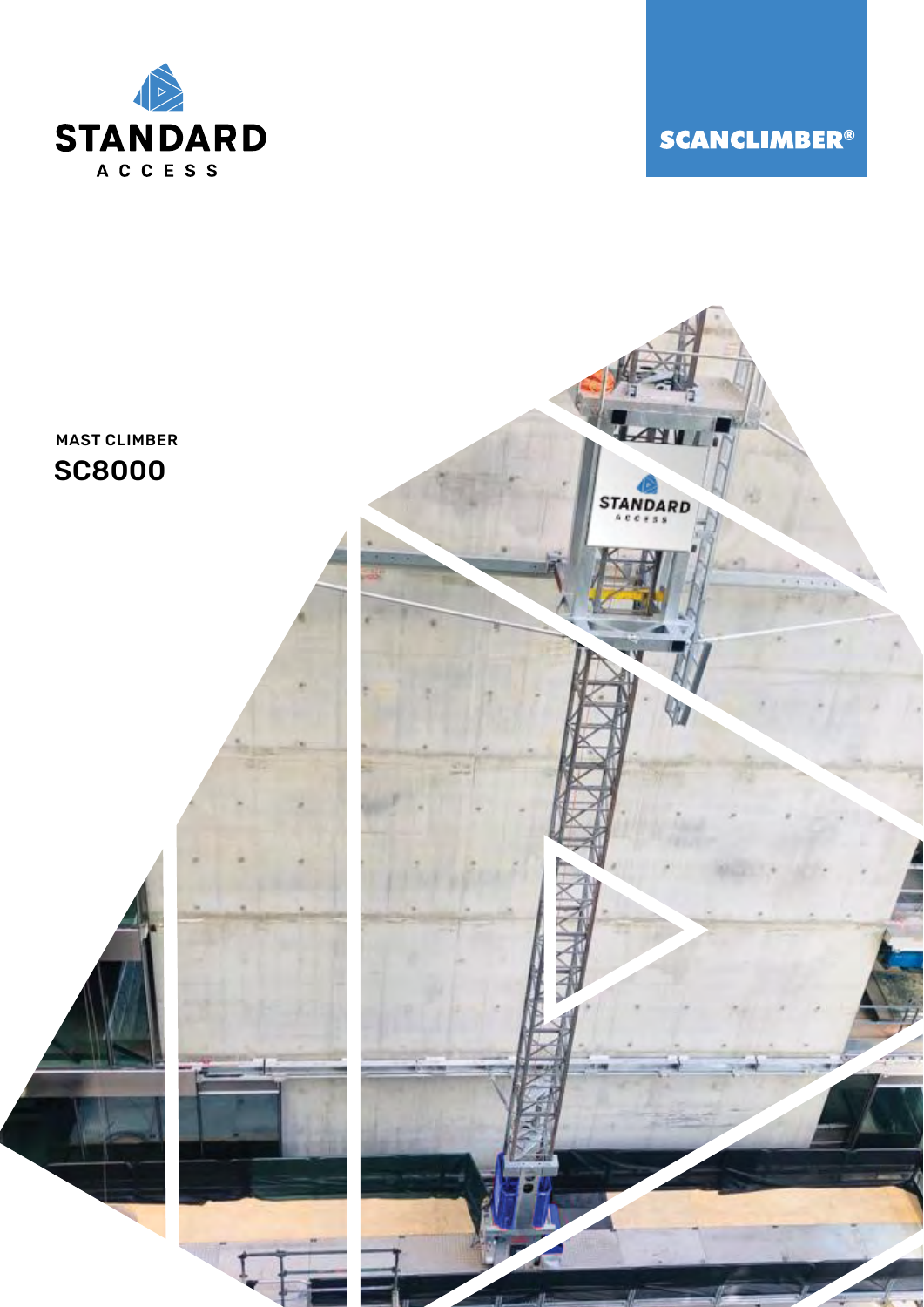## Mast Climber

The SC8000 mast climbing work platform is a robust lifting machine as well as a working platform - in one convenient package. You can lift materials and workers to the desired working height safely and conveniently at the same time. It is ideal for heavy-duty facade work, and for projects requiring extra-large platform size. A mast climbing work platform of this magnitude saves time and money on work sites.

The loading capacity is 4500 kg for a single mast SC8000 and 8000 kg for a twin mast arrangement. With a full 17-meter platform, a single mast machine is equipped to lift 2800 kg. Using a twin mast arrangement, the platform can be extended up to 46 meters, with a lifting capacity of 1000 kg. When anchored with standard parts at constant intervals the mast can reach up to a height of 300 meters. Special anchoring allows even greater heights with no limits. The SC8000 comes with the option of 1800mm high mesh handrails to offer extra safety to the workers on the platform and to those below.

The SC8000 can be used as a single or a twin mast arrangement. SC8000 moves workers, tools and building materials to the desired height with a single lift. From slide out platforms, to fixed profiling and a world first self-climbing glide rail monorail system. The SC8000 is leading the way in the heavy-duty mast climber market.

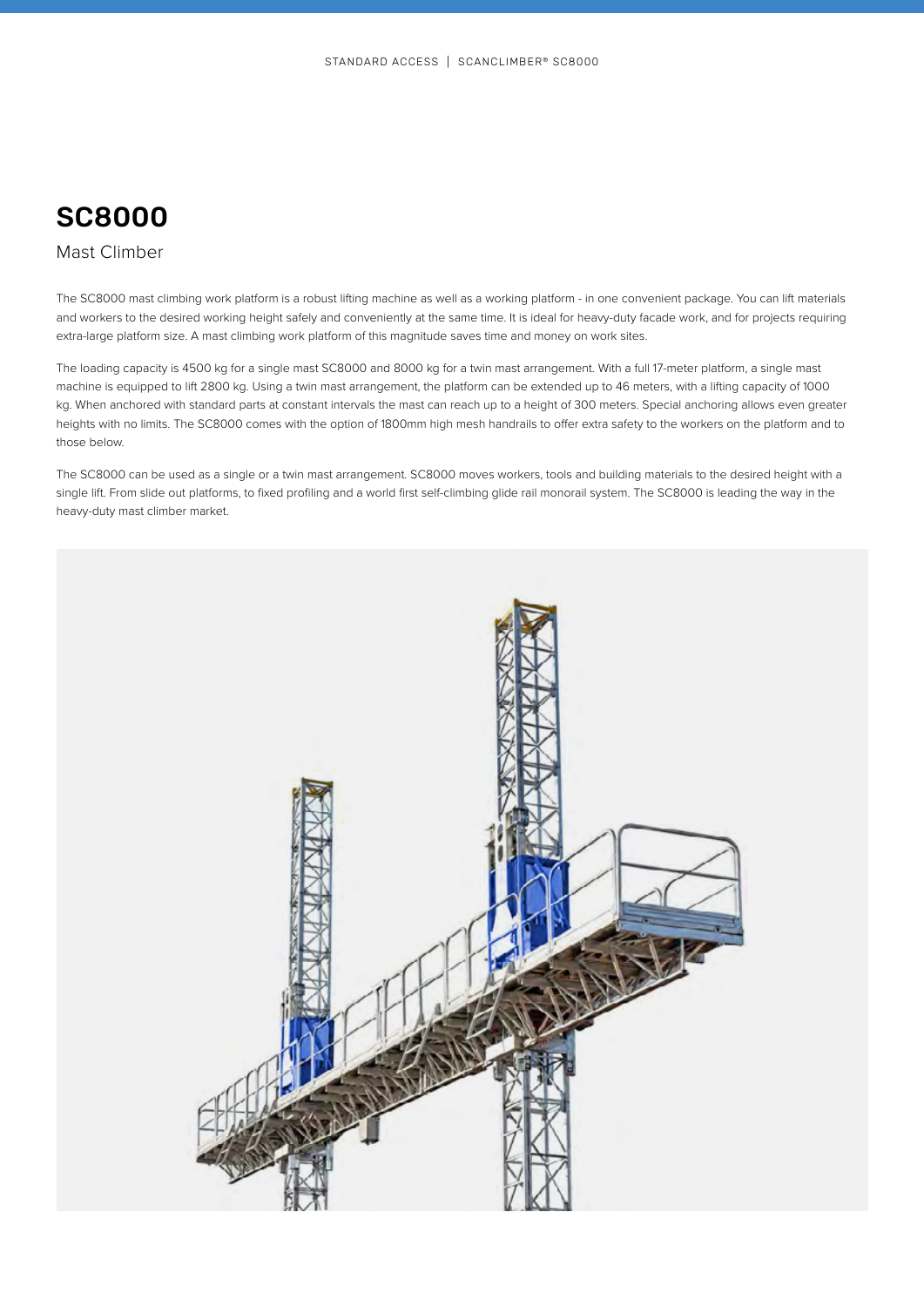Mast Climber (Platform with lifting frame)







ISOMETRIC VIEW

SIDE VIEW **SIDE VIEW**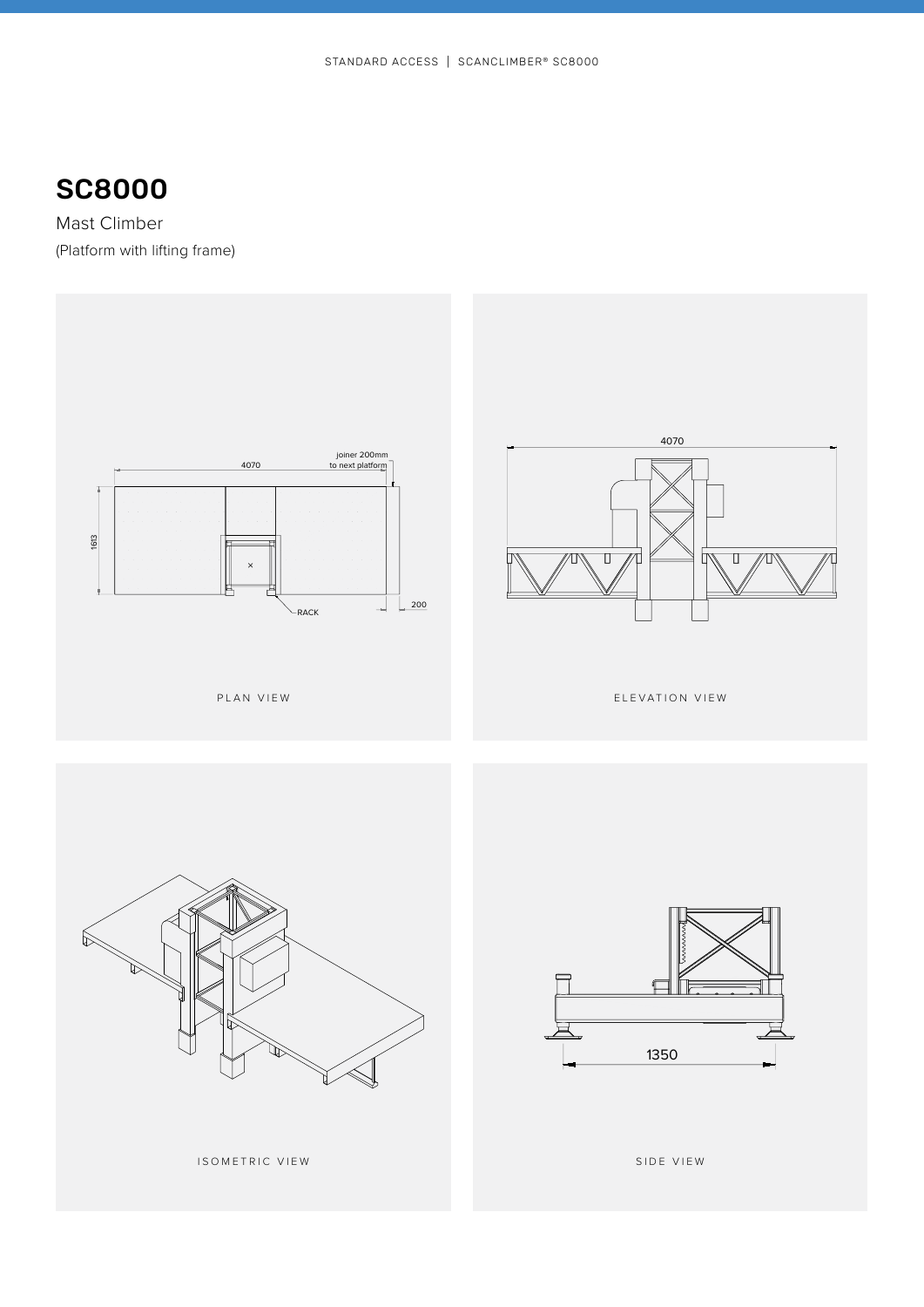

Mast Climber (Mini Chassis)



ISOMETRIC VIEW

SIDE VIEW **SIDE VIEW**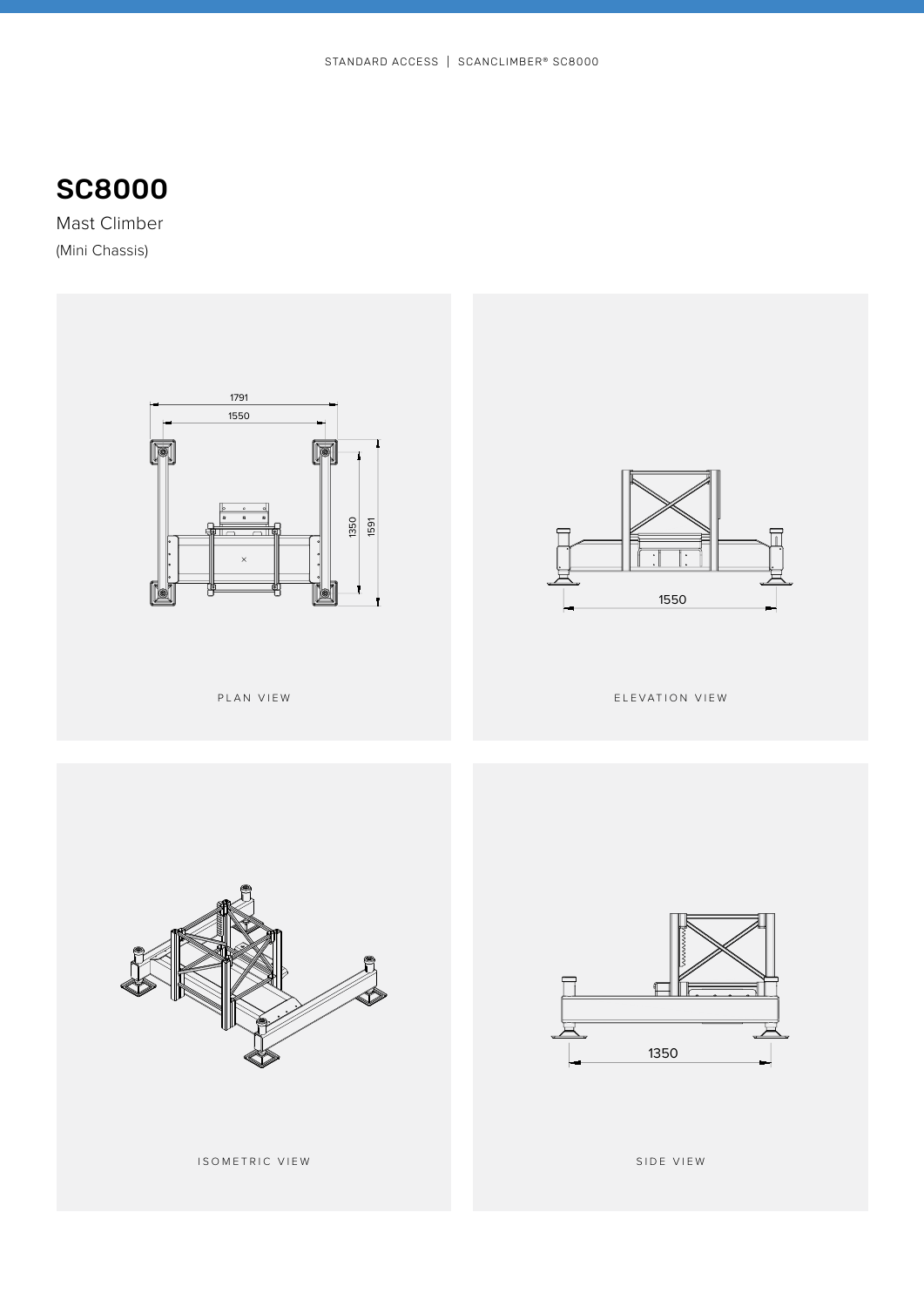Mast Climber (Single Mast & Twin Mast)

| <b>VARIES</b>                                                                                                                                    |                                                                          |                                                                  |  |  |  |  |  |
|--------------------------------------------------------------------------------------------------------------------------------------------------|--------------------------------------------------------------------------|------------------------------------------------------------------|--|--|--|--|--|
| <b>VARIES</b>                                                                                                                                    | 4070<br><b>Inc.</b>                                                      |                                                                  |  |  |  |  |  |
|                                                                                                                                                  | $\cdots$<br><b>COLLEGE</b><br>$\sim$                                     | $\cdots$                                                         |  |  |  |  |  |
| . .<br>$\sim$<br>14<br>$\sim$<br>$\sim$<br>$\sim$<br>. .                                                                                         | $\sim$ $\sim$<br>-2<br>$\sim$<br>a.<br>$\sim$<br>$\sim$<br>$\sim$<br>. . | $\sim$<br>$\sim$                                                 |  |  |  |  |  |
| $\sim$<br>$\alpha$<br>$\sim$<br>$\sim$<br>$\sim$<br>- 2<br>. .<br><b>COLLECTION</b>                                                              | $\sim$<br>$\sim$<br>$\sim$ $ \sim$                                       | ×.<br>$\sim$                                                     |  |  |  |  |  |
| $\cdots$<br><b>COLLECTION</b><br><b>COLLA</b><br>$\sim$<br>$\sim$<br><b>COLLEGE</b><br>$\sim$<br><b>11.5</b><br><b>College</b><br>$\cdot$<br>. . | $\sim$<br>a.<br>$\sim$                                                   | $\cdots$<br><b>CONTRACTOR</b><br>$\sim$<br>. .                   |  |  |  |  |  |
| $\sim$ $\sim$<br>$\sim$<br>- 4<br>$\sim$<br>$\mathbf{r}$<br><b>ALC:</b><br>$\sim$<br>$\sim$<br><b>CONTRACTOR</b><br><b>CONTRACTOR</b>            | $\sim$<br>$\sim$<br>. .                                                  | $\sim$ $\sim$ $\sim$<br>$\sim$<br>$\sim$<br>$\sim$<br><b>ALC</b> |  |  |  |  |  |

SINGLE MAST

| <b>VARIES</b>                                                                     | 4070                       |             |                                                               | VARIES                                         |  |  |  |
|-----------------------------------------------------------------------------------|----------------------------|-------------|---------------------------------------------------------------|------------------------------------------------|--|--|--|
| .<br>.<br>.<br>.<br>.<br>.<br>.<br>.<br>.<br>.<br>.<br>.<br>.<br>.<br>.<br>.<br>. | .<br>.<br>.<br>.<br>.<br>. | .<br>.<br>. | .<br>.<br>.<br>.<br>.<br>.<br>.<br>.<br>.<br>.<br>.<br>.<br>. | .<br>.<br>.<br>.<br>.<br>.<br>.<br>.<br>.<br>. |  |  |  |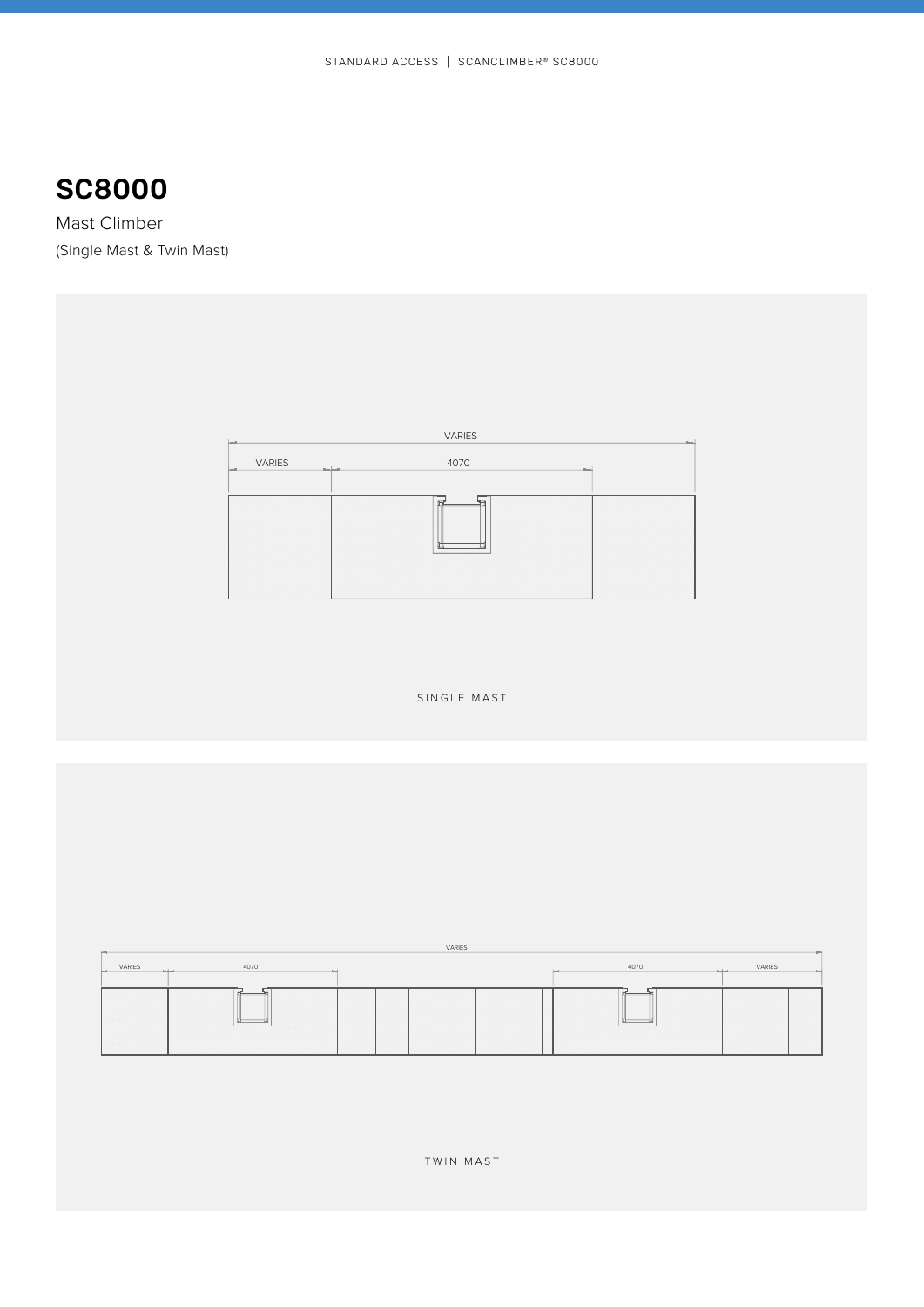Mast Climber (Components)

### **FIXED DECK / PROFILING / SLIDING DECK ALL REACH EXTENSIONS**

- platform section
- Can be either fixed/profiled or sliding
- Can be used in both single and twin mast climbers
- Max length: 2.5 m

- Provides access to complex structures
- Max loading: 2 persons + tools (240 kg)
- Max slide out from main platform edge: 5.5 m
- Slew angle: ±45°
- Can slide along main platform length
- 700 mm wide by 7 m long



ISOMETRIC VIEW





ISOMETRIC VIEW



PLAN VIEW

PLAN VIEW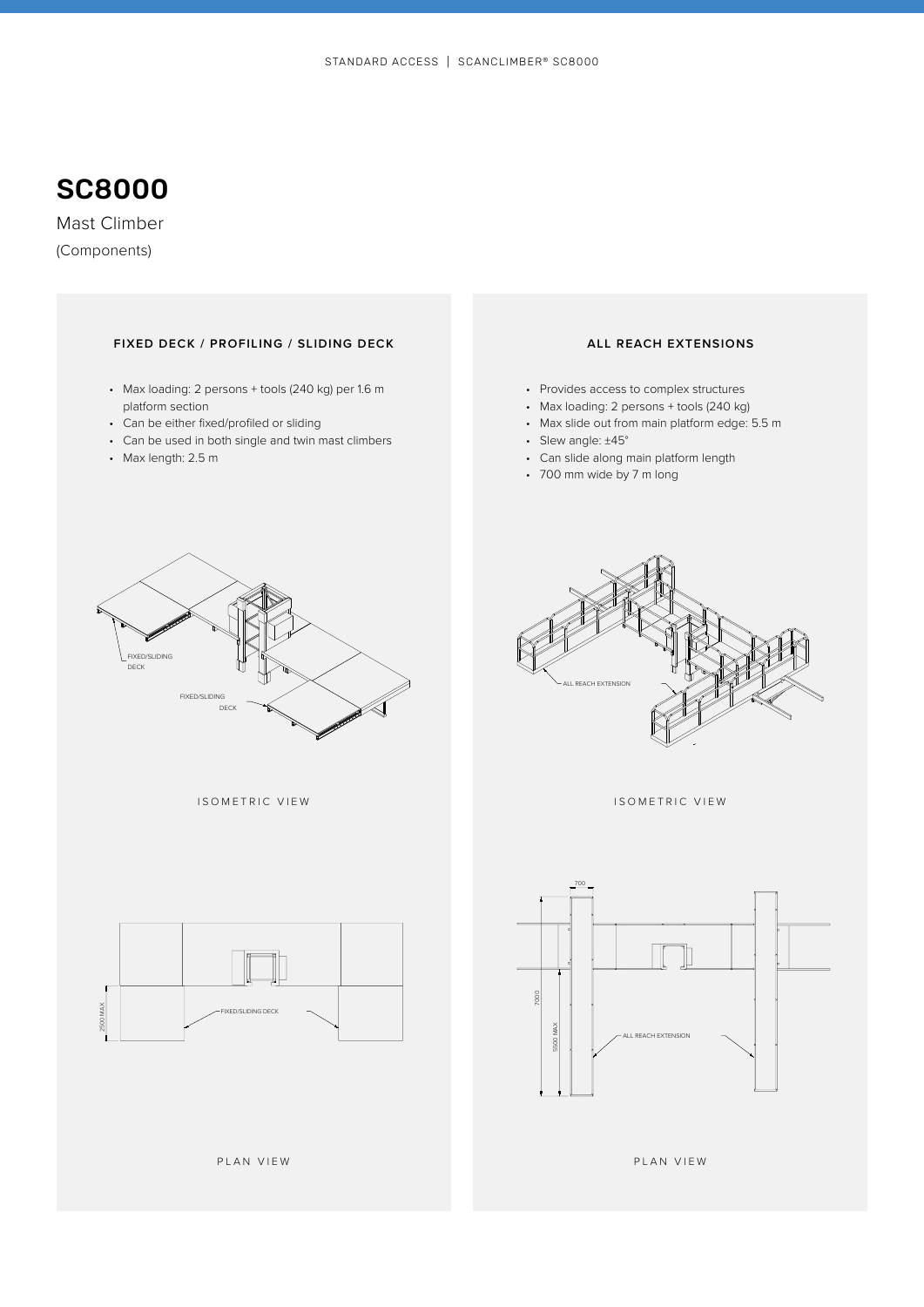Mast Climber (Components)

- Suitable for working on round, curved, and coneshaped surfaces
- Loading depends on platform configuration

### **SNAKE PLATFORM DROP DOWN FLAP**

- Prevents objects from falling off the platform
- Made of rubber material to protect the facade



ISOMETRIC VIEW



ISOMETRIC VIEW





PLAN VIEW

PLAN VIEW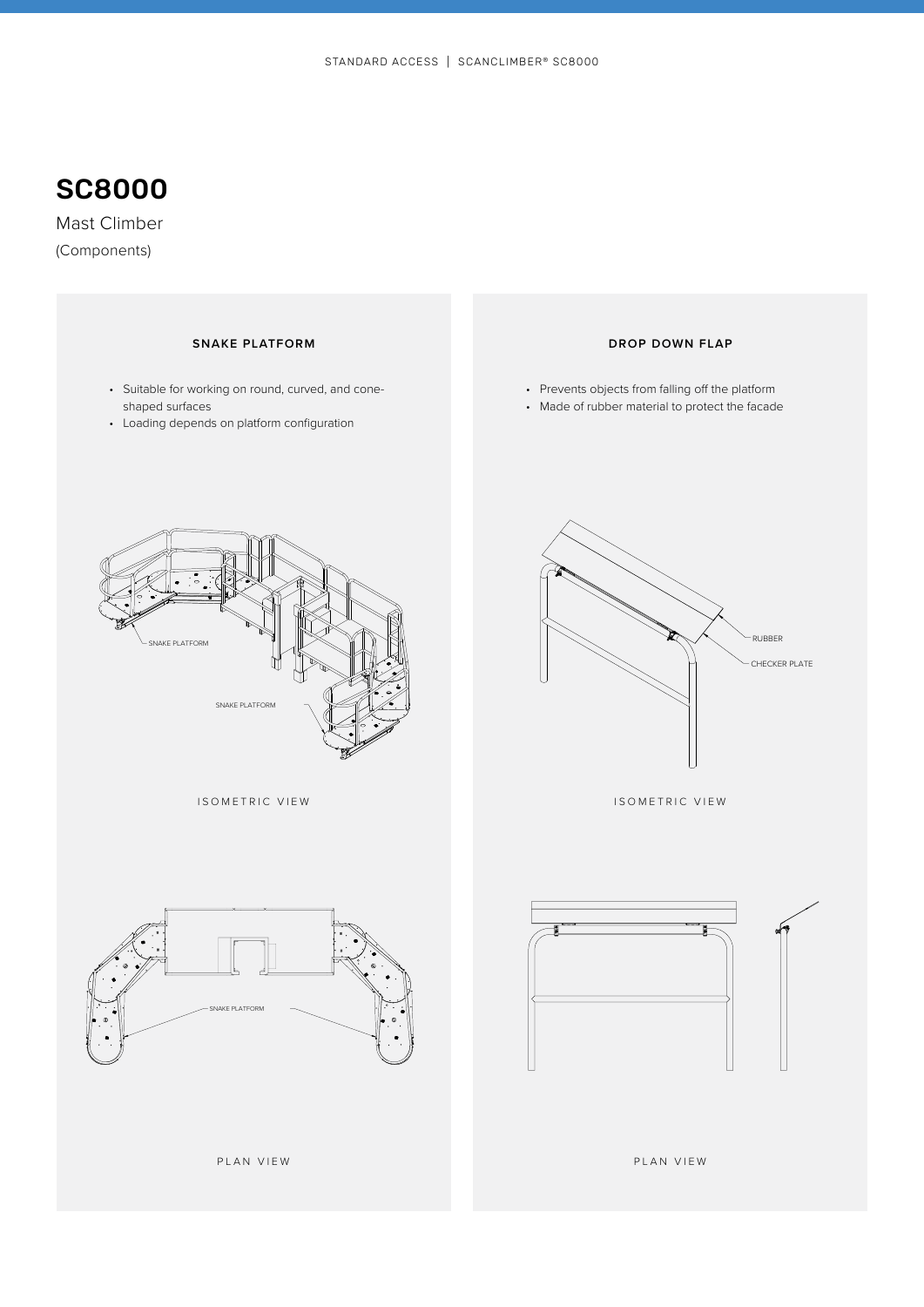Mast Climber (Components)

### **JIB CRANE / MAST ASSEMBLY CRANE ARM 1800MM HANDRAIL EXTENSION**



ISOMETRIC VIEW



ELEVATION VIEW

• To assist in mast/platform assembly entitled that the ends of the platform and the side opposite the building



ISOMETRIC VIEW



ELEVATION VIEW